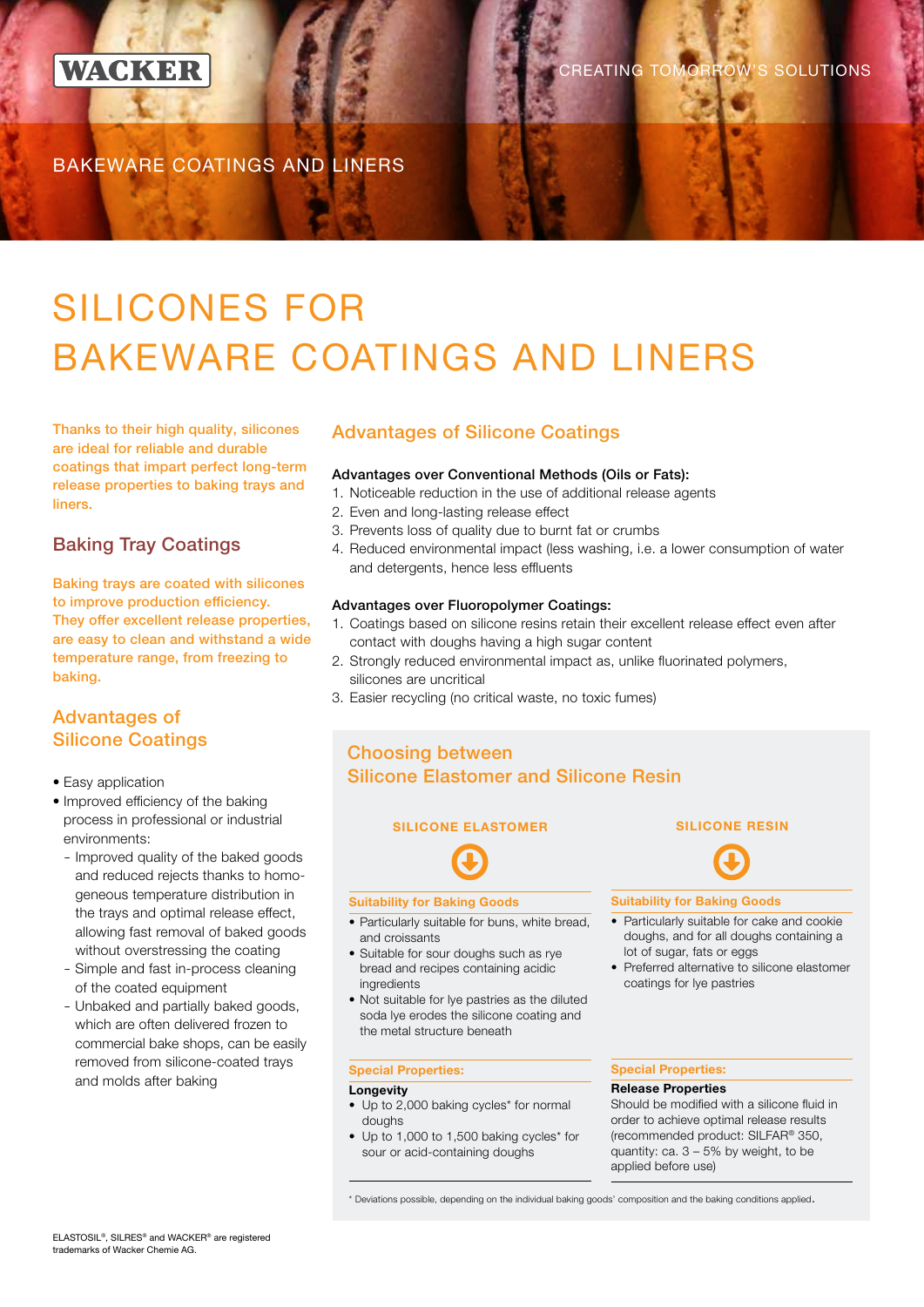

### BAKING TRAY COATINGS

### Coating for Experts: Processing of Silicone Rubber and Silicone Resin Coatings



### **Preparation**

- Before new baking trays or molds are coated, they should be pretreated as recommended by the tray and mold manufacturer
- New or recycled / refurbished equipment must be clean (free of dust, grease, oils or other contaminants) and dry
- Very smooth surfaces should be roughened, cleaned and degreased



We recommend priming with WACKER® PRIMER G790 TOLUENE FREE or WACKER® PRIMER G790 if the metal surface is to be coated with a silicone rubber:

- The primer should be applied as thinly as possible (preferably with a coat thickness of  $<$  2  $\mu$ m). An excessively thick primer layer may reduce adhesion.
- Immediately before use, we advise diluting the primer with a non-polar aliphatic solvent (cyclohexane, white spirit, or the like) in a 1:1 or 1: 2 ratio.
- Primer application step by step:
	- 1. The (diluted) primer is applied by spraying, dipping or brushing to achieve a bubble-free, thin coating film
	- 2. The wet, primer-coated parts must be air dried for at least 15 minutes (maximum 2 hours).
	- 3. After air drying the primer-treated equipment is baked for 15 to 30 minutes at 150 to 200 °C
	- 4. The primed trays and molds must cool down until they reach a temperature below 50 °C.

Note: for silicone resin coatings, no primer is necessary!



### 1. The silicone rubber, although flowable and self-leveling, must be diluted in order to reduce its viscosity and to make it sprayable

- 2. The coating suspension can be applied by any coating method, such as spraying, dipping, and brushing Note:
	- Airless spraying equipment is particularly recommended
	- Multilayered application is possible, e.g. for baking pans with a complex design
- 3. Curing already starts during application, when the coating suspension comes into contact with atmospheric moisture.
- 4. We recommend physically drying the coated trays for at least 60 minutes at room temperature and then baking them at 250 °C for 1 hour

Note: for more processing details please refer to the product TDS.



## 3 B Application of Silicone Resin Coatings

Similar to coating with silicone rubber, except dilution is not necessary as the resins are already solvent-based and ready to use.

### Recommendations on the Coating Thickness

The key criterion for a long-lasting performance is the coating thickness. For silicone elastomer-based coatings, we recommend a thickness of 150 to 250 μm. This corresponds to a consumption of 250 to 350 g of silicone rubber (100%) per  $m<sup>2</sup>$  of area to be coated (incl. losses due to spraying). For coatings based on silicone resins, the total thickness should not significantly exceed 15 to 20 μm, depending on the flexibility of the resin.



#### Removal of Old Silicone Coatings

Silicone coatings can be effectively removed in three ways:

- Pyrolysis at high temperature (> 600 °C) and subsequent cleaning by sand blasting
- Blasting with solid carbon dioxide
- Chemical etching in an alkali or acid bath, followed by thorough rinsing and mechanical removal of residual coating material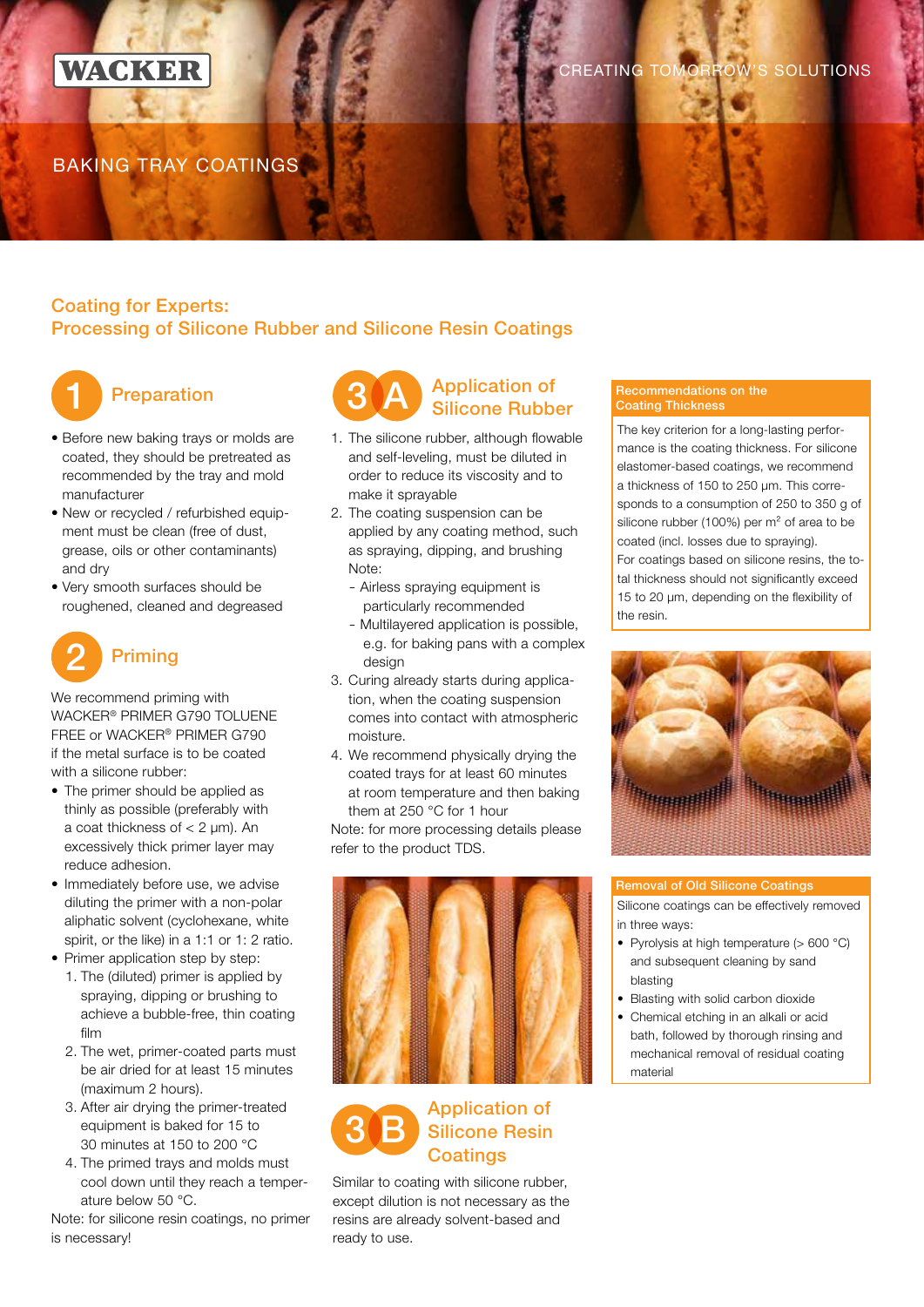

**REATING TOMORROW'S SOLUTIONS** 

### NON-STICK BAKING LINERS



### Non-Stick Silicone Baking Mats for the Professional or Hobby Pastry Chef They can be rolled up and thus save

There are many types of substrates for baking trays. More recently specialists have developed specific non-stick baking mats for amateurs and professionals focusing on bakery and confectionery.

These baking mats – also called baking liners – are made of a fiber-glass canvas, coated exclusively with silicone:

- The entire surface is covered with a transparent silicone rubber
- And the pastry design can be screen printed on, which makes it easier to correctly dose cookie and macaroon doughs

#### Advantages of Baking Mats

### space in the kitchen.

This is why silicone resin release agents cannot be used here, but, since the baking cycles of such pastries are short, silicone rubbers can be used as reliable release agents over many baking cycles.

#### They combine the stability of a baking tray with the release function of a baking paper.

It is thus possible to benefit from the release properties while avoiding the main disadvantage of baking paper that it can slip while the dough is being applied.